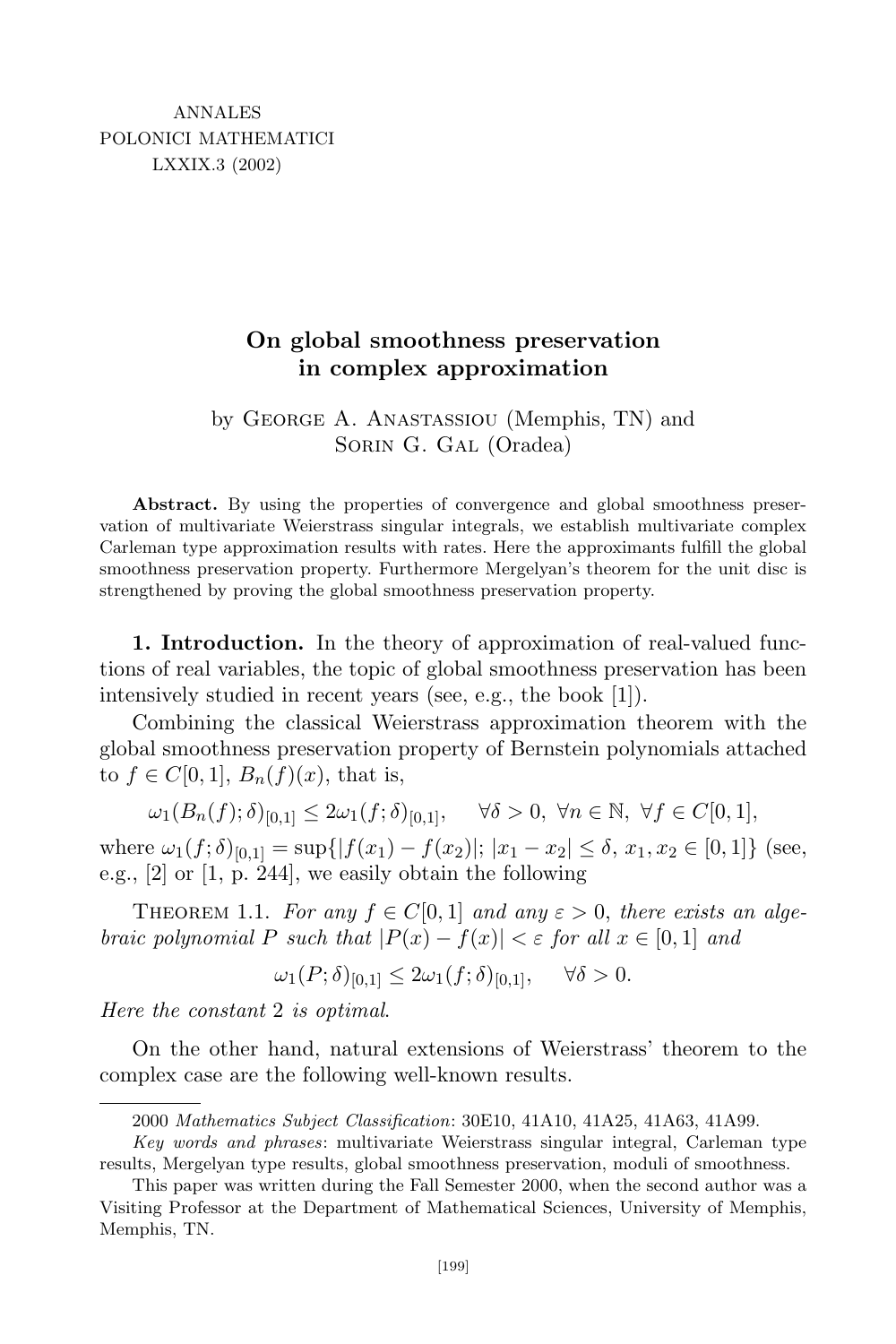THEOREM 1.2 (Scheinberg [7]). Let  $m \in \mathbb{N}$ . For every continuous func*tion*  $f: \mathbb{R}^m \to \mathbb{R}$  *and every continuous function*  $\varepsilon: \mathbb{R}^m \to \mathbb{R}_+$ , *there exists an entire function*  $g: \mathbb{C}^m \to \mathbb{C}$  *such that* 

$$
|f(x) - g(x)| < \varepsilon(x), \quad \forall x \in \mathbb{R}^m.
$$

REMARK. For  $m = 1$  Theorem 1.2 becomes Carleman's result in [3].

THEOREM 1.3 (Mergelyan [6], or e.g., [5, p. 97]). Let  $K \subset \mathbb{C}$  be compact *in*  $\mathbb{C}$  *with*  $\mathbb{C} \setminus K$  *connected and suppose f*: *K* →  $\mathbb{C}$  *is continuous on K and analytic in*  $K^0$ . Then for any  $\varepsilon > 0$ , there exists an algebraic polynomial *P such that*

$$
|f(z) - P(z)| < \varepsilon, \quad \forall z \in K.
$$

It is then natural to ask if there exist analogues of Theorem 1.1 for the cases of Theorems 1.2 and 1.3.

In this paper we give some answers to the above question.

**2. Global smoothness preservation.** Let *f* be a function defined on  $\mathbb{R}^m$  with values in  $\mathbb{R}$ . Let  $x = (x_1, \ldots, x_m)$ ,  $h = (h_1, \ldots, h_m)$ ,  $\delta =$  $(\delta_1, \ldots, \delta_m) \in \mathbb{R}^m$ . Set

$$
\Delta_h^r f(x) = \sum_{i=0}^r (-1)^{r-i} \binom{r}{i} f(x+rh), \quad r \in \mathbb{N},
$$

and define the *r*th  $L^s$ -modulus of smoothness over  $\mathbb{R}^m$ ,  $1 \leq s \leq \infty$ , by

$$
\omega_r(f;\delta)_s := \sup\{\|\Delta_h^r f(\cdot)\|_{L^s(\mathbb{R}^m)}; |h| \le \delta\},\
$$

where  $|h| = (|h_1|, \ldots, |h_m|), |h| \leq \delta$  means  $|h_i| \leq \delta_i, i = \overline{1, m}$ , and

$$
||f||_{L^{s}(\mathbb{R}^m)} := \begin{cases} \left\{ \int_{-\infty}^{\infty} \dots \int_{-\infty}^{\infty} |f(x_1, \dots, x_m)|^s dx_1 \dots dx_m \right\}^{1/s} & \text{if } 1 \le s < \infty, \\ \sup\{|f(x_1, \dots, x_m)|; x_i \in \mathbb{R}, i = \overline{1, m}\} & \text{if } s = \infty. \end{cases}
$$

Next we introduce the multivariate Jackson-type generalization of the Weierstrass integral:

$$
W_{p,n}(f)(x) = -\left(\prod_{i=1}^{m} \frac{n_i}{\sqrt{\pi}}\right) \sum_{k=1}^{p+1} (-1)^k {p+1 \choose k}
$$
  
 
$$
\times \int_{-\infty}^{\infty} \cdots \int_{-\infty}^{\infty} f(x_1 + kt_1, \dots, x_m + kt_m) \left(\prod_{i=1}^{m} e^{-n_i^2 t_i^2}\right) dt_1 \dots dt_m,
$$

where  $n = (n_1, ..., n_m) \in \mathbb{N}^m$ ,  $p \in \mathbb{N} \cup \{0\}$ ,  $x = (x_1, ..., x_m)$  and

$$
\int_{-\infty}^{\infty} e^{-n_i^2 t_i^2} dt_i = \frac{2}{n_i} \int_{0}^{\infty} e^{-t_i^2} dt_i = \frac{\sqrt{\pi}}{n_i}, \quad i = \overline{1, m}.
$$

First we present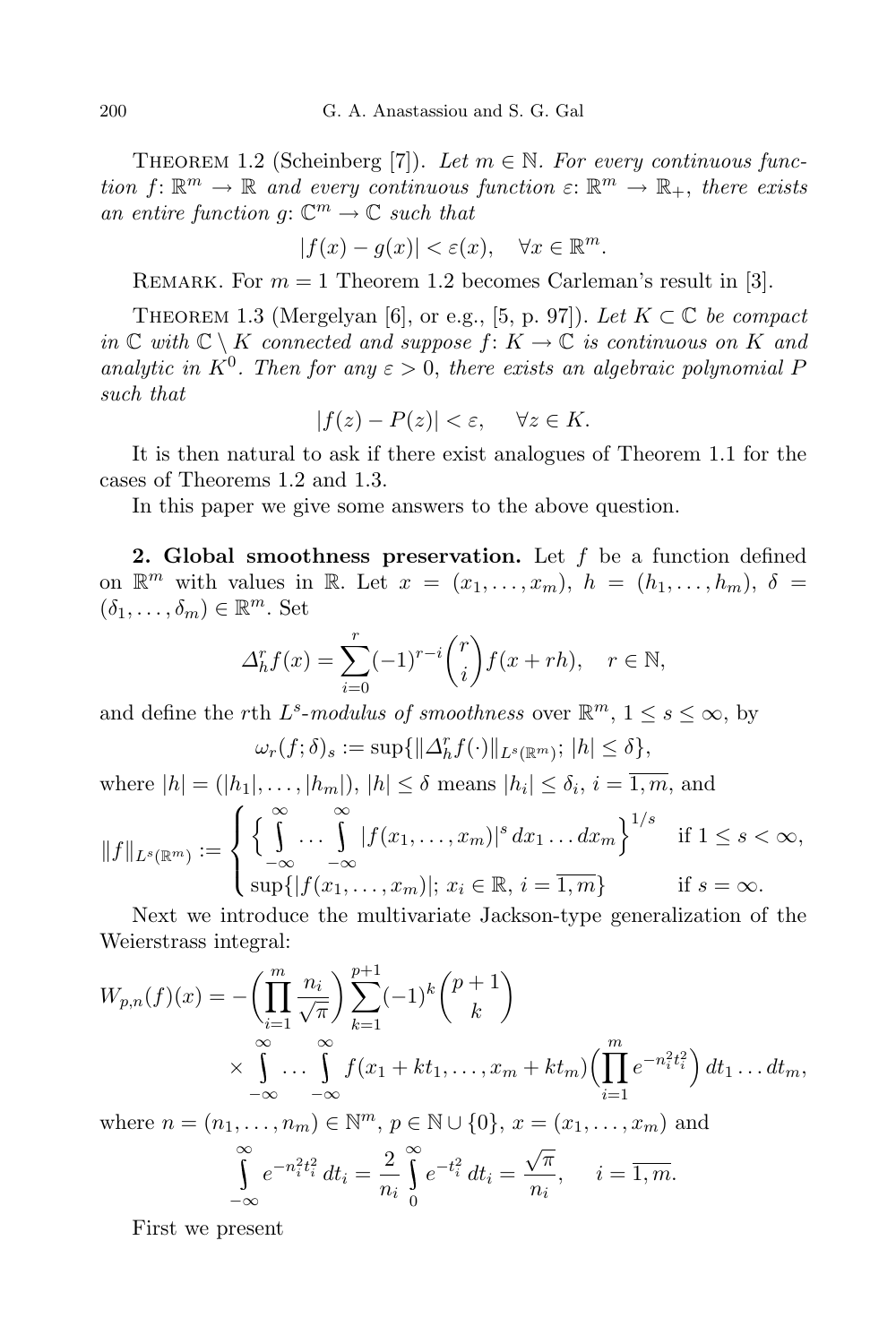THEOREM 2.1. *Let*  $f \in L^1(\mathbb{R}^m)$ . For  $s = 1$  and  $s = \infty$  we have *kf f***<b>***x (f*)*k*<sub>*l*</sub> *fm*) *z C<i><i>, c***<sub>***j***</sub>** *j*<sub>*s*</sub></sub>, *(f, 1/<sub>n</sub>)</sub>* 

$$
||f - W_{p,n}(f)||_{L^s(\mathbb{R}^m)} \leq C_{p,m}\omega_{p+1}(f;1/n)_s,
$$

 $where \ 1/n := (1/n_1, \ldots, 1/n_m), \ n = (n_1, \ldots, n_m) \in \mathbb{N}^m, \ and$ 

$$
\omega_r(W_{p,n}(f);\delta)_s \le (2^{p+1}-1)\omega_r(f;\delta)_s, \quad \forall r \in \mathbb{N}, \ \forall \delta > 0,
$$

*where*

$$
c_{p,m} = \left[\frac{2}{\sqrt{\pi}} \int_{0}^{\infty} (u+1)^{p+1} e^{-u^2} du\right]^{m} < \infty.
$$

*Proof.* First let  $s = 1$ . We obtain

$$
(1) \qquad f(x) - W_{p,n}(f)(x) = \left(\prod_{i=1}^{m} \frac{n_i}{\sqrt{\pi}}\right)
$$

$$
\times \int_{-\infty}^{\infty} \dots \int_{-\infty}^{\infty} (-1)^{p+1} \Delta_t^{p+1} f(x) \left(\prod_{i=1}^{m} e^{-n_i^2 t_i^2}\right) dt_1 \dots dt_m
$$

for all  $x = (x_1, ..., x_m)$ ,  $t = (t_1, ..., t_m) \in \mathbb{R}^m$ ,  $n = (n_1, ..., n_m) \in \mathbb{N}^m$ , *p* ∈ N ∪ {0}.

Taking the absolute value, then integrating with respect to  $x$  over  $\mathbb{R}^m$ , and defining

$$
|t|/n = (|t_1|/n_1, \ldots, |t_m|/n_m), \quad n|t| = (n_1|t_1|, \ldots, n_m|t_m|),
$$

we get

$$
||f - W_{p,n}(f)||_{L^{1}(\mathbb{R}^{m})}
$$
  
\n
$$
\leq \left(\prod_{i=1}^{m} \frac{n_{i}}{\sqrt{\pi}}\right) \int_{-\infty}^{\infty} \cdots \int_{-\infty}^{\infty} \omega_{p+1}(f; n \cdot |t|/n) \left(\prod_{i=1}^{m} e^{-n_{i}^{2}t_{i}^{2}}\right) dt_{1} \dots dt_{m}
$$
  
\n
$$
\leq \left(\prod_{i=1}^{m} \frac{n_{i}}{\sqrt{\pi}}\right) \omega_{p+1}(f; 1/n) \int_{-\infty}^{\infty} \cdots \int_{-\infty}^{\infty} \left[\prod_{i=1}^{m} (1 + n_{i}|t_{i}|)\right]^{p+1}
$$
  
\n
$$
\times \left(\prod_{i=1}^{m} e^{-n_{i}^{2}t_{i}^{2}}\right) dt_{1} \dots dt_{m}
$$
  
\n
$$
= \left(\prod_{i=1}^{m} \frac{n_{i}}{\sqrt{\pi}}\right) \omega_{p+1}(f; 1/n) \left(\prod_{i=1}^{m} \frac{2}{n_{i}}\right) \left(\int_{0}^{\infty} (1 + u)^{p+1} e^{-u^{2}} du\right)^{m}
$$
  
\n
$$
= \left(\frac{2}{\sqrt{\pi}}\right)^{m} \left(\int_{0}^{\infty} (1 + u)^{p+1} e^{-u^{2}} du\right)^{m} \omega_{p+1}(f; 1/n)_{1},
$$

because

$$
\int_{-\infty}^{\infty} (1 + n_i |t_i|)^{p+1} e^{-n_i^2 t_i^2} dt_i = \frac{2}{n_i} \int_{0}^{\infty} (1 + u)^{p+1} e^{-u^2} du, \quad \forall i = \overline{1, m}.
$$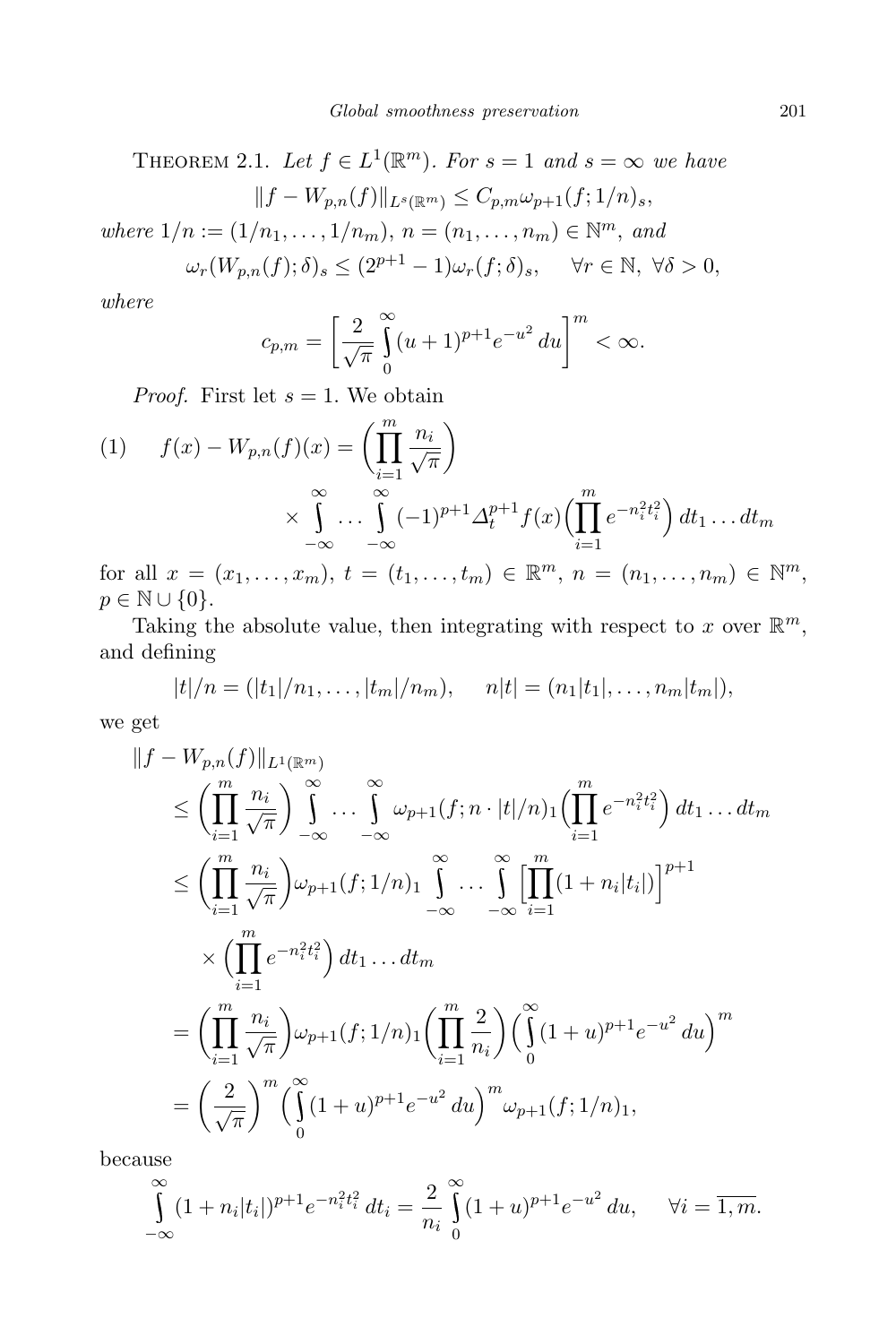Now, let  $r \in \mathbb{N}$  and fix  $\delta = (\delta_1, \ldots, \delta_m) > 0$  (i.e.,  $\delta_i > 0$ ,  $i = \overline{1, m}$ ). For any  $h = (h_1, \ldots, h_m)$  with  $|h| \leq \delta$ , we have

(2) 
$$
\Delta_h^r[W_{p,n}(f)](x) = -\left(\prod_{i=1}^m \frac{n_i}{\sqrt{\pi}}\right) \sum_{k=1}^{p+1} (-1)^k {p+1 \choose k} \times \int_{-\infty}^{\infty} \cdots \int_{-\infty}^{\infty} \Delta_h^r f(x+kt) \left(\prod_{i=1}^m e^{-n_i^2 t_i^2}\right) dt_1 \dots dt_m.
$$

Taking in (2) the absolute value, integrating and taking into account that by  $|h| \leq \delta$  it follows that

$$
\int_{\mathbb{R}^m} |\Delta_h^r f(x+t)| dt \le \omega_r(f;\delta)_1,
$$

we finally obtain

$$
\omega_r(W_{p,n}(f);\delta)_1 \le \sum_{k=1}^{p+1} \binom{p+1}{k} \omega_r(f;\delta)_1 = (2^{p+1}-1)\omega_r(f;\delta)_1.
$$

For the case  $s = \infty$ , by using the relations (1) and (2) above, the reasoning is similar; this establishes the theorem.

COROLLARY 2.2. Let  $f \in L^1(\mathbb{R}^m)$ . For  $s = 1$  and  $s = \infty$ , there exists an *entire function depending on*  $f$ ,  $W(f)$ :  $\mathbb{C}^m \to \mathbb{C}$ , *that satisfies the estimates of Theorem* 2.1.

*Proof.* By making the substitutions  $x_i + kt_i = u_i$ ,  $i = \overline{1, m}$ , in  $W_{p,n}(f)(x)$ ,  $x \in \mathbb{R}^m$ , we easily obtain

$$
W_{p,n}(f)(x) = -\left(\prod_{i=1}^m \frac{n_i}{\sqrt{\pi}}\right) \sum_{k=1}^m (-1)^k {p+1 \choose k} \frac{1}{k^m}
$$
  
 
$$
\times \int_{-\infty}^{\infty} \cdots \int_{-\infty}^{\infty} f(u_1, \ldots, u_m) \left(\prod_{i=1}^m e^{-n_i^2(u_i - x_i)^2/k^2}\right) du_1 \ldots du_m.
$$

If we replace now  $x \in \mathbb{R}^m$  by  $z \in \mathbb{C}^m$ , then obviously  $W_{p,n}(f)(z)$  becomes an entire function, which proves the corollary.  $\blacksquare$ 

COROLLARY 2.3. *Let*  $f \in L^1(\mathbb{R}^m)$ .

(i) For any  $\varepsilon > 0$  and any  $r \in \mathbb{N}$ , there exists an entire function g:  $\mathbb{C}^m \to \mathbb{C}$ *such that*

 $||f - g||_{L^1(\mathbb{R}^m)} < \varepsilon$  *and*  $\omega_1(g; \delta)_1 \leq c\omega_1(f; \delta)_1$ 

*for* all  $\delta > 0$ , where  $c > 0$  *is an absolute constant* (*i.e.*, *independent* of f, *m*, *ε and δ*)*.*

(ii) If moreover *f* is uniformly continuous on  $\mathbb{R}^m$ , then for any  $\varepsilon$  $> 0$  *and any*  $r \in \mathbb{N}$ , *there exists an entire function*  $g: \mathbb{C}^m \to \mathbb{C}$  *such that*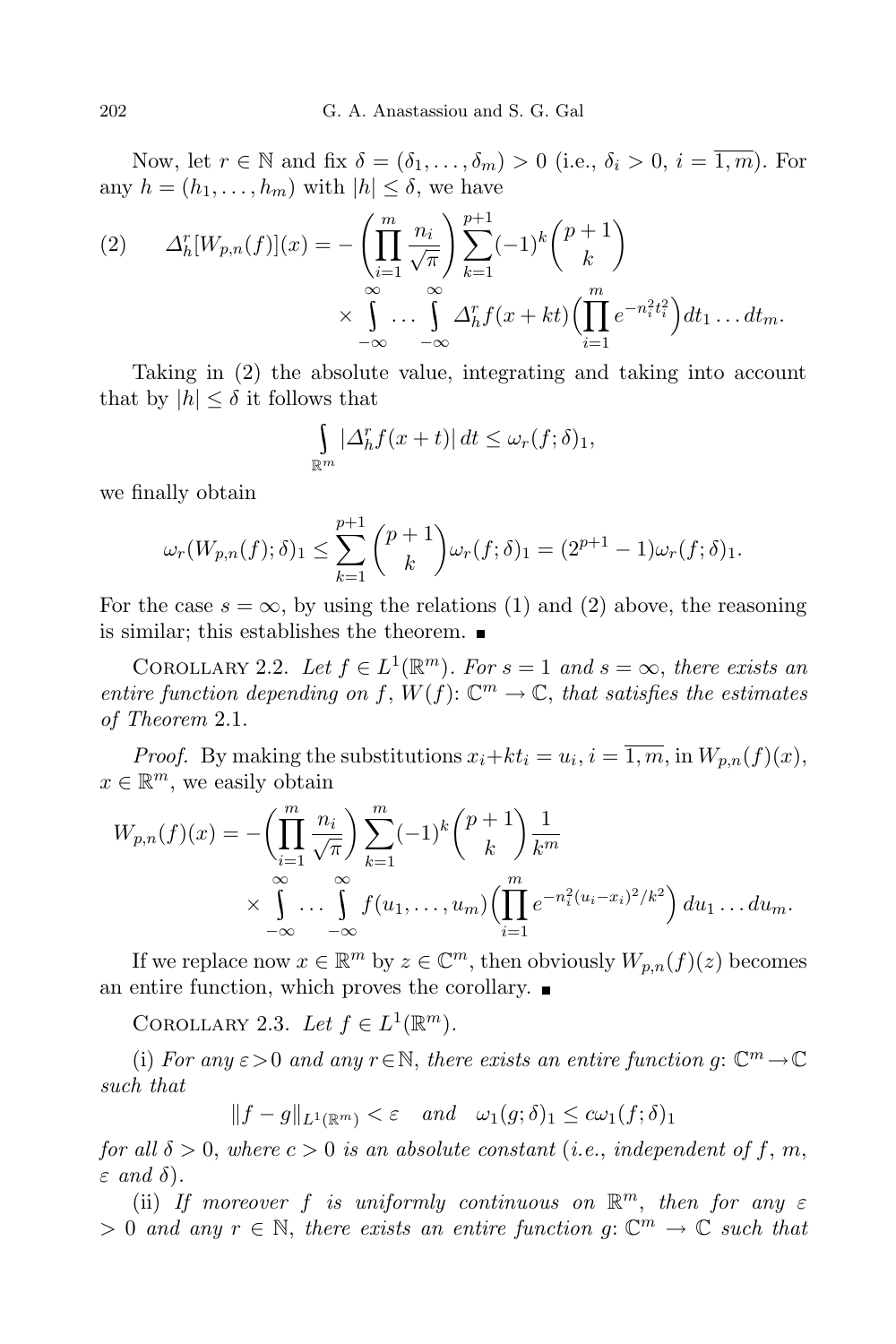$|f(x) - g(x)| < \varepsilon$  for all  $x \in \mathbb{R}^m$  and  $\omega_1(g; \delta)_{\infty} \leq c\omega_1(f; \delta)_{\infty}$  for all  $\delta > 0$ , *where*  $c > 0$  *is an absolute constant.* 

*Proof.* (i) This is immediate by Theorem 2.1 and Corollary 2.2, because if  $f \in L^1(\mathbb{R}^m)$ , then  $\omega_r(f;1/n)_1 \to 0$  as  $n \to \infty$  (here  $n = (n_1,\ldots,n_m) \to \infty$  $means$   $n_1 \rightarrow \infty, \ldots, n_m \rightarrow \infty$ .

(ii) This is also immediate by Theorem 2.1 and Corollary 2.2, because *f* being uniformly continuous on  $\mathbb{R}^m$  implies that  $\omega_r(f; 1/n)_{\infty} \to 0$  as  $n \rightarrow \infty$ . ■

OPEN QUESTION. For any uniformly continuous function  $f: \mathbb{R}^m \to \mathbb{R}$ , any continuous error function  $\varepsilon: \mathbb{R}^m \to \mathbb{R}_+$  and any  $r \in \mathbb{N}$ , does there exist an entire function  $g: \mathbb{C}^m \to \mathbb{C}$  such that  $|f(x) - g(x)| < \varepsilon(x)$  for all  $x \in \mathbb{R}^m$ and

$$
\omega_r(g;\delta)_{\infty} \leq c\omega_r(f;\delta)_{\infty}, \quad \forall \delta > 0,
$$

where  $c > 0$  is an absolute constant?

REMARKS. 1) It is known (see, e.g., [4, p. 285]) that the order  $\lambda$  of an entire function  $q: \mathbb{C} \to \mathbb{C}$  is given by

$$
\lambda = \limsup_{r \to \infty} \frac{\log \log M(r)}{\log r}, \quad \text{where} \quad M(r) = \max\{|f(z)|; |z| = r\}.
$$

For  $p = 0$  and  $m = 1$ ,  $W_{p,n}(f)(z)$  becomes the usual Weierstrass integral. In this case, easy calculations show that the order of  $W_{p,n}(f)(z)$  is  $\leq 2$  if we suppose in addition that  $f$  is bounded on  $\mathbb{R}$ .

2) For  $K = \{z \in \mathbb{C}; |z| \leq 1\}$ , consider the following operator attached to a function  $f$ , continuous on  $K$  and analytic on  $K^0$ :

$$
F_n(f)(z) = \frac{1}{2\pi n} \int_0^{2\pi} f(ze^{iu}) \Phi_n(u) du, \quad \forall z = re^{ix} \in K,
$$

where  $\Phi_n(u) = \left(\frac{\sin \frac{nu}{2}}{\sin \frac{u}{2}}\right)$  $\int^2$  is the Fejér kernel.

First we prove that  $F_n(f)(z)$  represents in fact the complex Fejer polynomials of degree  $n-1$ , given by

$$
\frac{1}{n} \sum_{j=0}^{n-1} (n-j)a_j z^j, \text{ where } f(z) = \sum_{j=0}^{\infty} a_j z^j
$$

(see, e.g., [5, p. 53]).

Indeed, because  $f$  is analytic on  $K^0$ , we can write

$$
f(ze^{iu}) = \sum_{k=0}^{\infty} a_k (ze^{iu})^k = \sum_{k=0}^{\infty} a_k z^k e^{iuk}.
$$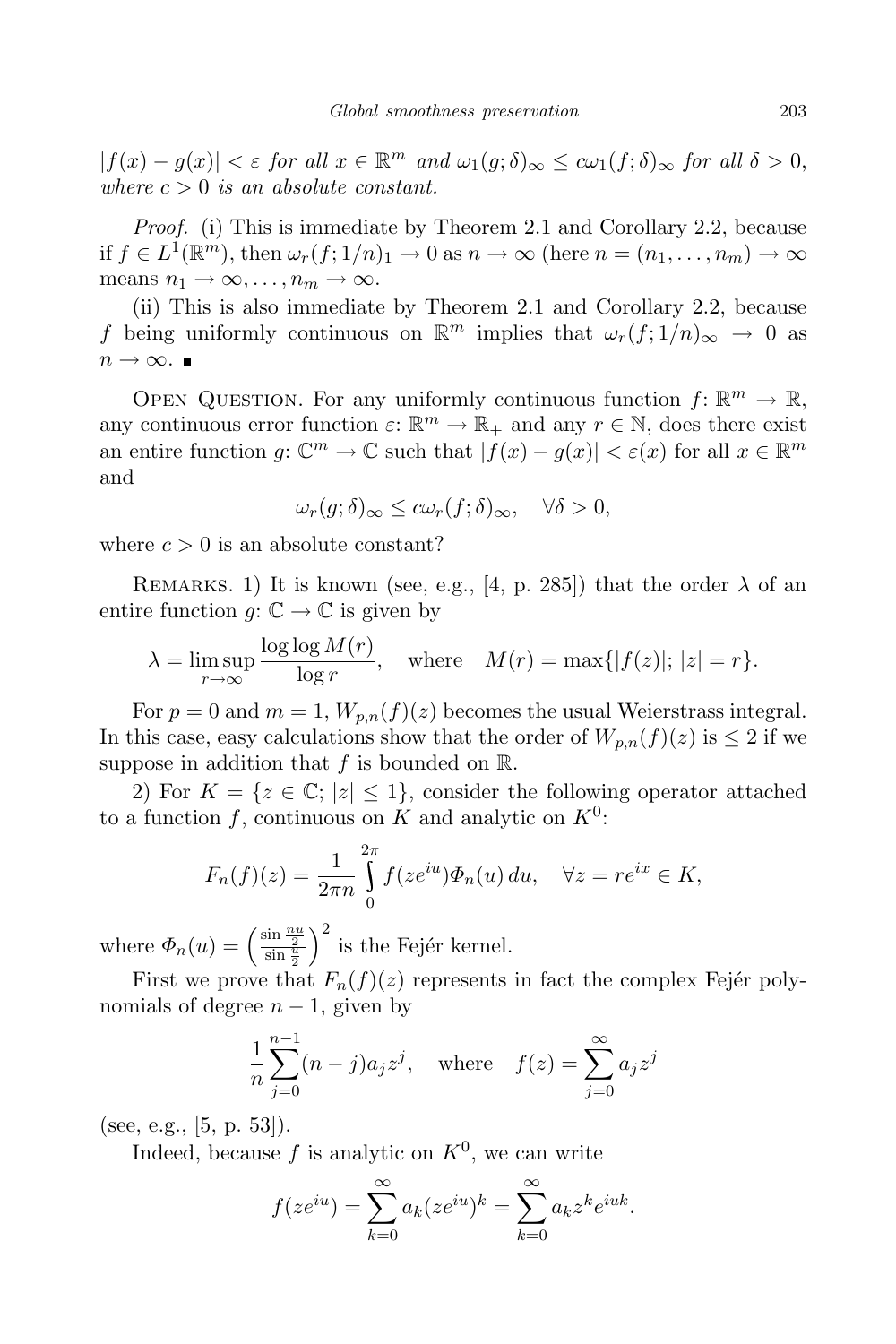On the other hand, if we set  $w = e^{iu/2}$ , then by the general formula  $\sin \alpha =$  $(e^{i\alpha} - e^{-i\alpha})/(2i)$ , we get

$$
\Phi_n(u) = \left(\frac{w^n - 1/w^n}{w - 1/w}\right)^2 = \frac{1}{(e^{iu})^{n-1}} \left[ (e^{iu})^{n-1} + (e^{iu})^{n-2} + \ldots + e^{iu} + 1 \right]^2.
$$

Also writing  $e^{iu} = t$ , we obtain

$$
\frac{1}{t^{n-1}} (t^{n-1} + t^{n-2} + \dots + t + 1)^2
$$
\n
$$
= \frac{1}{t^{n-1}} \{t^{2(n-1)} + t^{2(n-2)} + \dots + t^2 + 1 + 2[t + t^2 + \dots + t^{n-1} + (t^3 + t^4 + \dots + t^{n-1} + t^n) + (t^5 + \dots + t^{n-1} + t^n + t^{n+1}) + \dots + (t^{2n-5} + t^{2n-4}) + t^{2n-3}]\}
$$
\n
$$
= \frac{1}{t^{n-1}} \left\{ \sum_{k=n}^{2n-2} c_k t^k + [1 + 2t + 3t^2 + \dots + nt^{n-1}] \right\}
$$
\n
$$
= \sum_{p=n}^{2n-2} c_p t^{p-(n-1)} + \sum_{j=0}^{n-1} (n-j) t^{-j},
$$

that is,

$$
\Phi_n(u) = \sum_{p=n}^{2n-2} c_p e^{iu[p-(n-1)]} + \sum_{j=0}^{n-1} (n-j)e^{-iju}.
$$

In general we have

$$
\int_{0}^{2\pi} e^{i(k+\lambda)u} du = \begin{cases} 0 & \text{if } k + \lambda \neq 0, \\ 2\pi & \text{if } k = -\lambda. \end{cases}
$$

Integrating with respect to *u* the product

$$
f(ze^{iu})\Phi_n(u) = \left(\sum_{k=0}^{\infty} a_k z^k e^{iuk}\right) \left[\sum_{p=n}^{2n-2} c_p e^{iu[p-(n-1)]} + \sum_{j=0}^{n-1} (n-j)e^{-iju}\right]
$$
  
= 
$$
\sum_{k=0}^{\infty} b_k z^k e^{iu(k+\lambda_k)} + \sum_{k=0}^{\infty} \sum_{j=0}^{n-1} a_k z^k (n-j)e^{iu(k-j)},
$$

where  $\lambda_k > 0$  for all  $k \in \mathbb{N}$ , we immediately obtain

$$
\frac{1}{2\pi n} \int_{0}^{2\pi} f(ze^{iu}) \Phi_n(u) \, du = \frac{1}{n} \sum_{j=0}^{n-1} a_j z^j (n-j).
$$

It is well known (see  $[5, p. 53]$ ) that complex Fejér polynomials satisfy the assertion of Theorem 1.3 when *K* is the unit disc.